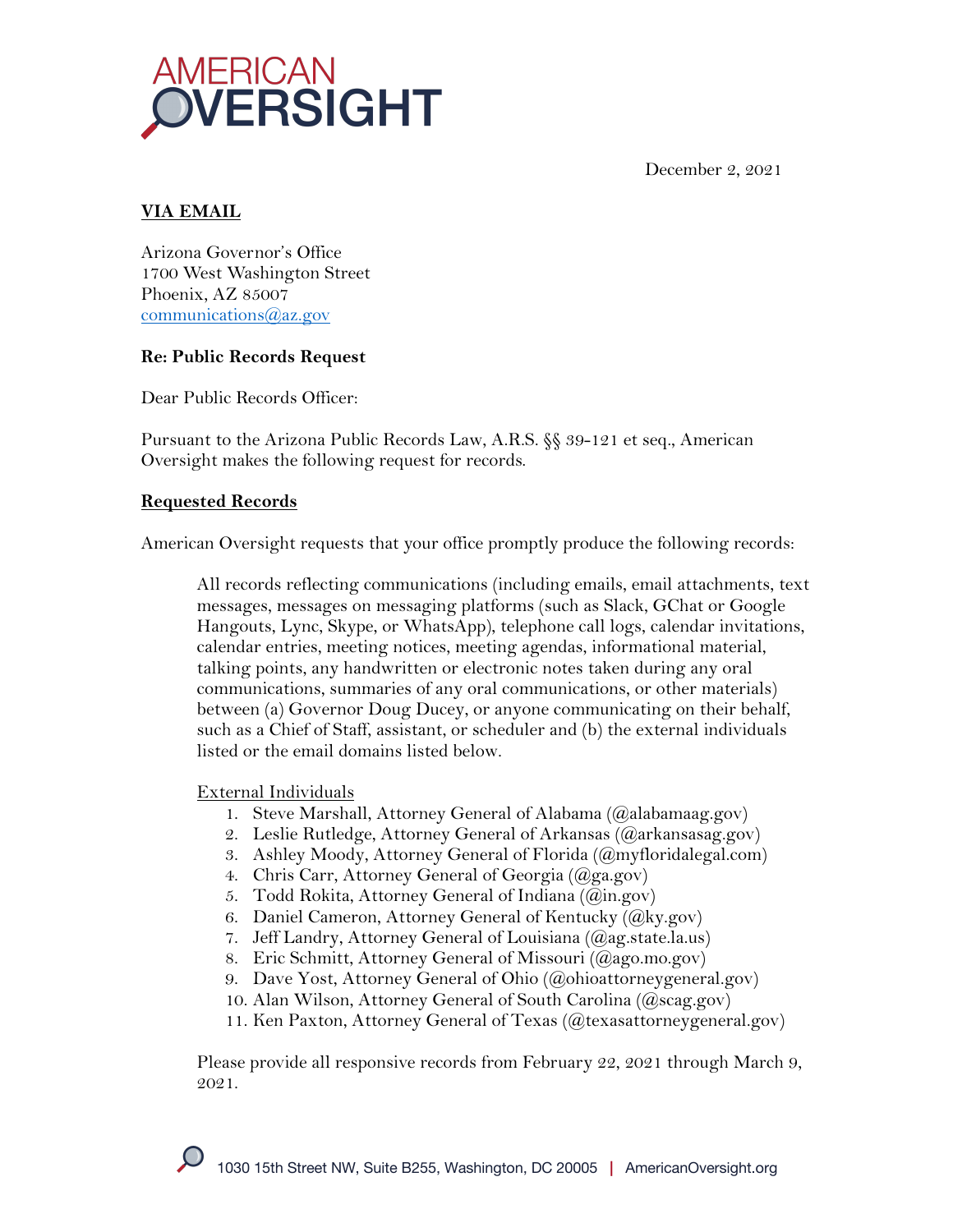#### **Statement of Noncommercial Purpose**

This request is made for noncommercial purposes. American Oversight seeks records regarding communications top Arizona officials may have had with Republican attorneys general while they were in Arizona. Records with the potential to shed light on this matter would contribute significantly to public understanding of operations of the government, including whether and to what extent top Arizona officials met with Republican attorneys general while they were in Arizona.

Because American Oversight is a  $501(c)(3)$  nonprofit, this request is not in American Oversight's financial interest and is not made for a commercial purpose. American Oversight's mission is to promote transparency in government, to educate the public about government activities, and to ensure the accountability of government officials. American Oversight uses the information gathered, and its analysis of it, to educate the public through reports, press releases, or other media. American Oversight also makes materials it gathers available on its public website and promotes their availability on social media platforms, such as Facebook and Twitter.<sup>1</sup>

Because this request is made for noncommercial purposes, American Oversight requests that any fees charged in connection with processing this request be limited to copying and postage charges, if applicable.<sup>2</sup> Please notify American Oversight of any anticipated fees or costs in excess of \$100 prior to incurring such costs or fees.

#### **Guidance Regarding the Search & Processing of Requested Records**

In connection with its request for records, American Oversight provides the following guidance regarding the scope of the records sought and the search and processing of records:

- § Please search all locations and systems likely to have responsive records, regardless of format, medium, or physical characteristics.
- § In conducting your search, please understand the terms "record," "document," and "information" in their broadest sense, to include any written, typed, recorded, graphic, printed, or audio material of any kind. We seek records of any kind, including electronic records, audiotapes, videotapes, and photographs, as well as letters, emails, facsimiles, telephone messages, voice mail messages and

https://www.facebook.com/weareoversight/ (last visited Nov. 30, 2021); American Oversight (@weareoversight), Twitter, https://twitter.com/weareoversight (last visited Nov. 30, 2021).

<sup>1</sup> American Oversight currently has approximately 15,600 page likes on Facebook and 109,200 followers on Twitter. American Oversight, Facebook,

<sup>2</sup> A.R.S. § 39-121.01(D)(1); *see also Hanania v. City of Tucson*,128 Ariz. 135, 624 P.2d 332 (Ct. App. 1980). Furthermore, because this request is for noncommercial purposes, additional fees provided for under A.R.S.  $\&$  39-121.03(A) are not applicable and should not be assessed.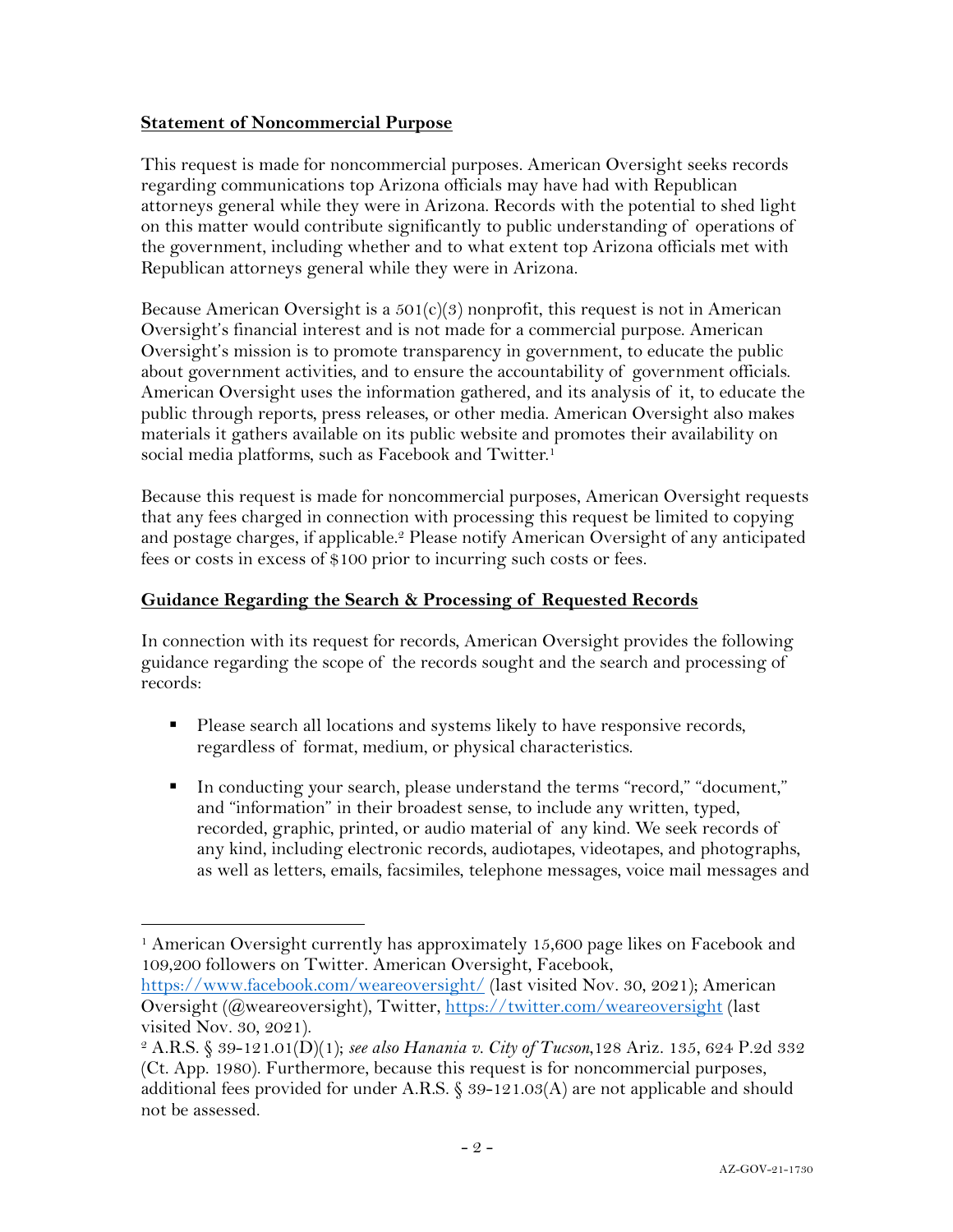transcripts, notes, or minutes of any meetings, telephone conversations or discussions.

- Our request for records includes any attachments to those records or other materials enclosed with those records when they were previously transmitted. To the extent that an email is responsive to our request, our request includes all prior messages sent or received in that email chain, as well as any attachments to the email.
- § Please search all relevant records or systems containing records regarding agency business. Do not exclude records regarding agency business contained in files, email accounts, or devices in the personal custody of your officials, such as personal email accounts or text messages.
- If any records are withheld in full or in part, pursuant to A.R.S. § 39- $121.01(D)(2)$ , please provide an index of records or categories of records that have been withheld and the reasons the records or categories of records have been withheld.
- In the event some portions of the requested records are properly exempt from disclosure, please disclose any reasonably segregable non-exempt portions of the requested records. If a request is denied in whole, please state specifically why it is not reasonable to segregate portions of the record for release.
- Please take appropriate steps to ensure that records responsive to this request are not deleted by the agency before the completion of processing for this request. If records potentially responsive to this request are likely to be located on systems where they are subject to potential deletion, including on a scheduled basis, please take steps to prevent that deletion, including, as appropriate, by instituting a litigation hold on those records.

## **Conclusion**

If you have any questions regarding how to construe this request for records or believe that further discussions regarding search and processing would facilitate a more efficient production of records of interest to American Oversight, please do not hesitate to contact American Oversight to discuss this request. American Oversight welcomes an opportunity to discuss its request with you before you undertake your search or incur search or duplication costs. By working together at the outset, American Oversight and your agency can decrease the likelihood of costly and time-consuming litigation in the future.

Where possible, please provide responsive material in an electronic format by email. Alternatively, please provide responsive material in native format or in PDF format on a USB drive. Please send any responsive material being sent by mail to American Oversight, 1030 15th Street NW, Suite B255, Washington, DC 20005. If it will accelerate release of responsive records to American Oversight, please also provide responsive material on a rolling basis.